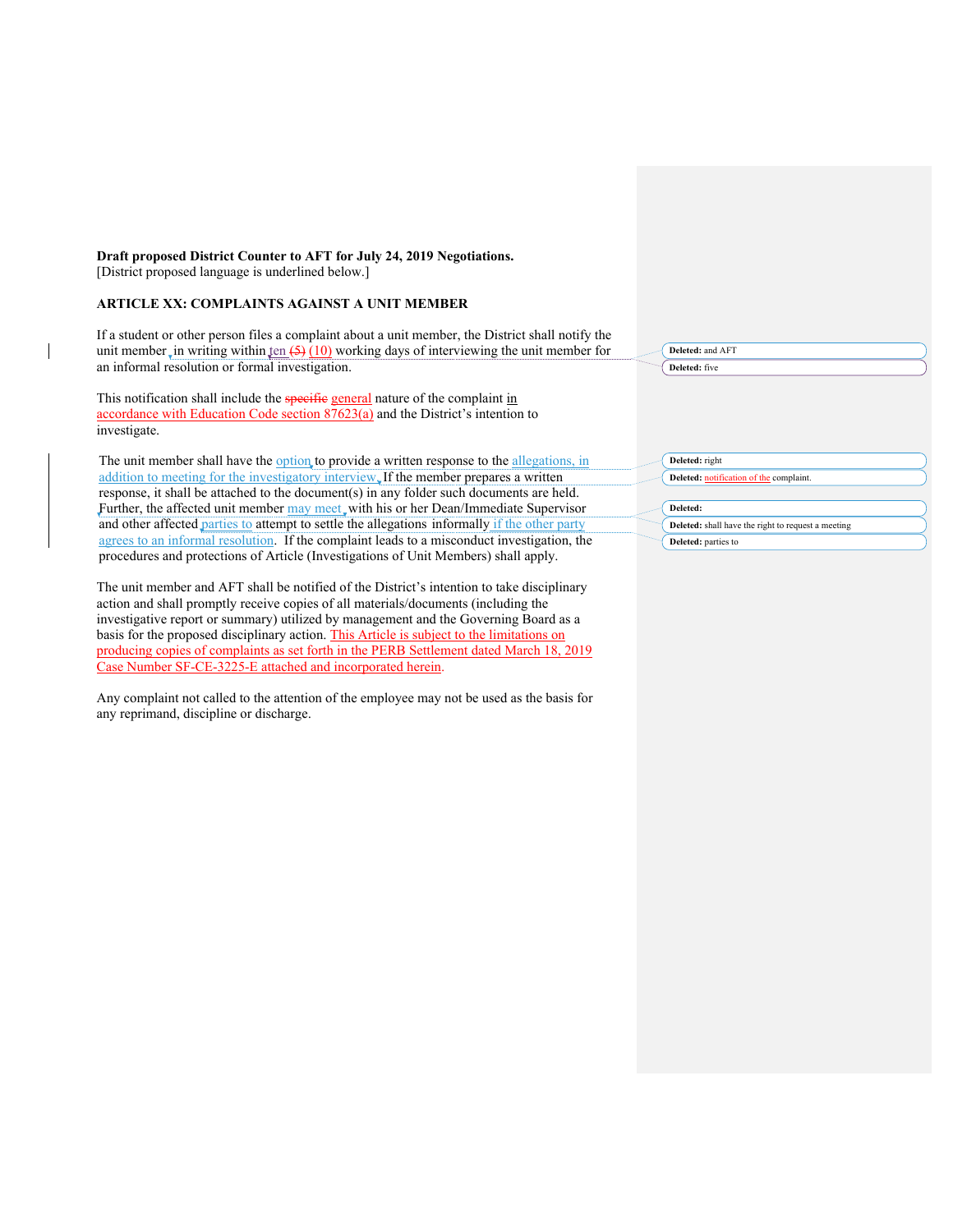## **Article XX: INVESTIGATIONS OF UNIT MEMBERS**

## **Mutual Respect for a Fair Investigative Process**

The parties understand and agree that the District has the authority and obligation to investigate complaints, reports and/or other credible information that a unit member has engaged in misconduct. The parties further understand and agree that unit members are entitled to be presumed innocent of wrongdoing during the a fair investigation process and are entitled to certain protections during the investigation process.

#### **Misconduct Investigation Defined**

A misconduct investigation is a District-led investigation of a unit member into allegations that the unit member has violated District policy and/or law, based on information received from a formal or informal complaint made by an identifiable author; a report of misconduct; manager observations; or other credible sources of information. An investigation is initiated at the point that the District determines to go beyond meeting with the accuser and the accused to interview other potential witnesses. An anonymous ation shall not form the basis for initiating an investigat

# **Non-Investigatory Interviews**

The parties understand and agree that in the day-to-day operation of the District, managers and unit members meet regularly to share information. These are not investigatory interviews. However, the parties further understand and agree that, if a manager reasonably expects that such a meeting may elicit information that warrants discipline, the manager shall notify the unit member in advance. The unit member so notified shall have the right to bring the AFT Grievance Officer or his/her designee to the meeting. In addition, a unit member may act independently to bring the appropriate AFT Grievance Officer or his/her designee to the meeting if the unit member reasonably believes that it could lead to discipline.

## **Notice of Investigation**

An employee who is under investigation shall be sent a notification no later than five (5) business days before his/her appointment for an investigatory interview. The notification is intended to provide employees subject to misconduct investigations with a description of the subject matter of the investigatory interview, and shall include language similar to the following:

- **a.** An introductory statement that:
	- **1.** The District takes a neutral stance when investigating possible misconduct and no findings of wrong-doing have been made;
	- **2.** The District maintains the confidentiality of the investigation to the fullest extent possible;
	- **3.** No findings will be made prior to completion of the investigation, and the

**Deleted:** initiated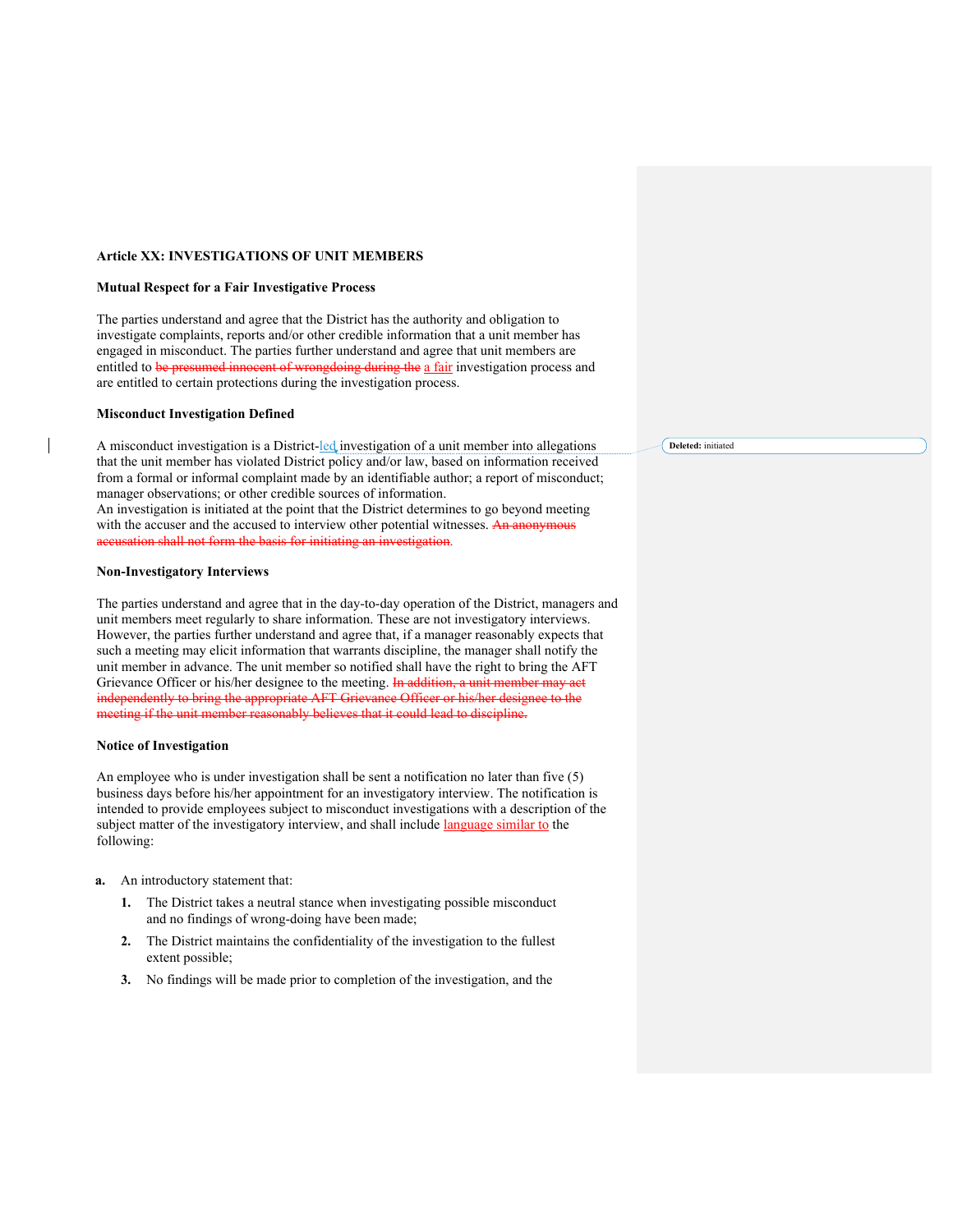investigation will not be closed until after the scheduled date of the employee's interview unless the complaint has been withdrawn;

- **4.** The information received could lead to discipline and the employee is entitled to have representation at the meeting;
- **5.** The investigation is confidential and the employee should refrain from discussing it with other members of the campus community while the investigation is pending (except for the purpose of receiving representation during the investigation or exercising other rights as recognized under the Educational Employment Relations Act (EERA));
- **6.** Every effort will be made to complete the investigation within ninety (90) days of when the District first received the complaint or information triggering the investigation in accordance with Title 5 California Code of Regulations. Where this is not possible two things will occur: the employee will receive a status update on where the District is in its investigation and when it expects to be completed; and the District and the AFT will have a check-in meeting in person or by telephone;
- **7.** The employee will receive notice of the findings of the investigation, and whether the allegations investigated were or were not sustained;
- **8.** In the event the investigation leads to disciplinary action, the employee will be afforded all of the pre-discipline due process rights to which he/she is entitled. This includes providing the employee, and AFT with the employee's consent, with a copy of the relevant information relied upon to issue the charges; and
- **9.** District policy and law prohibit retaliation of any kind against anyone the employee believes to have provided information or otherwise cooperated in the investigation, and that such conduct constitutes an independent basis for serious discipline up to and including termination.
- **b.** A summary of the subject matter of the interview including:
	- **1.** If appropriate, and at the discretion of the Vice Chancellor of Human Resources or his/her designee, the name of the complainant(s), or individual(s) whose concerns caused the District to initiate an investigation. To the extent the Collective Bargaining Agreement (CBA) provides for greater notice, the CBA prevails This Article is subject to the limitations on producing copies of complaints as set forth in the PERB Settlement dated March 18, 2019 Case Number SF-CE-3225-E attached and incorporated herein;
	- **2.** What allegedly occurred. The employee shall be entitled to a description of the subject matter or allegations of the investigation;
	- **3.** When the incident(s) allegedly occurred. The notice will be as specific as possible, based on the information available at the time the Notice is given; (See Education Code section 87623(a)) and
	- 4. Where the incident(s) allegedly occurred. The notice will be as specific as possible, based on the information available at the time the Notice is given. (See Education Code section 87623(a))